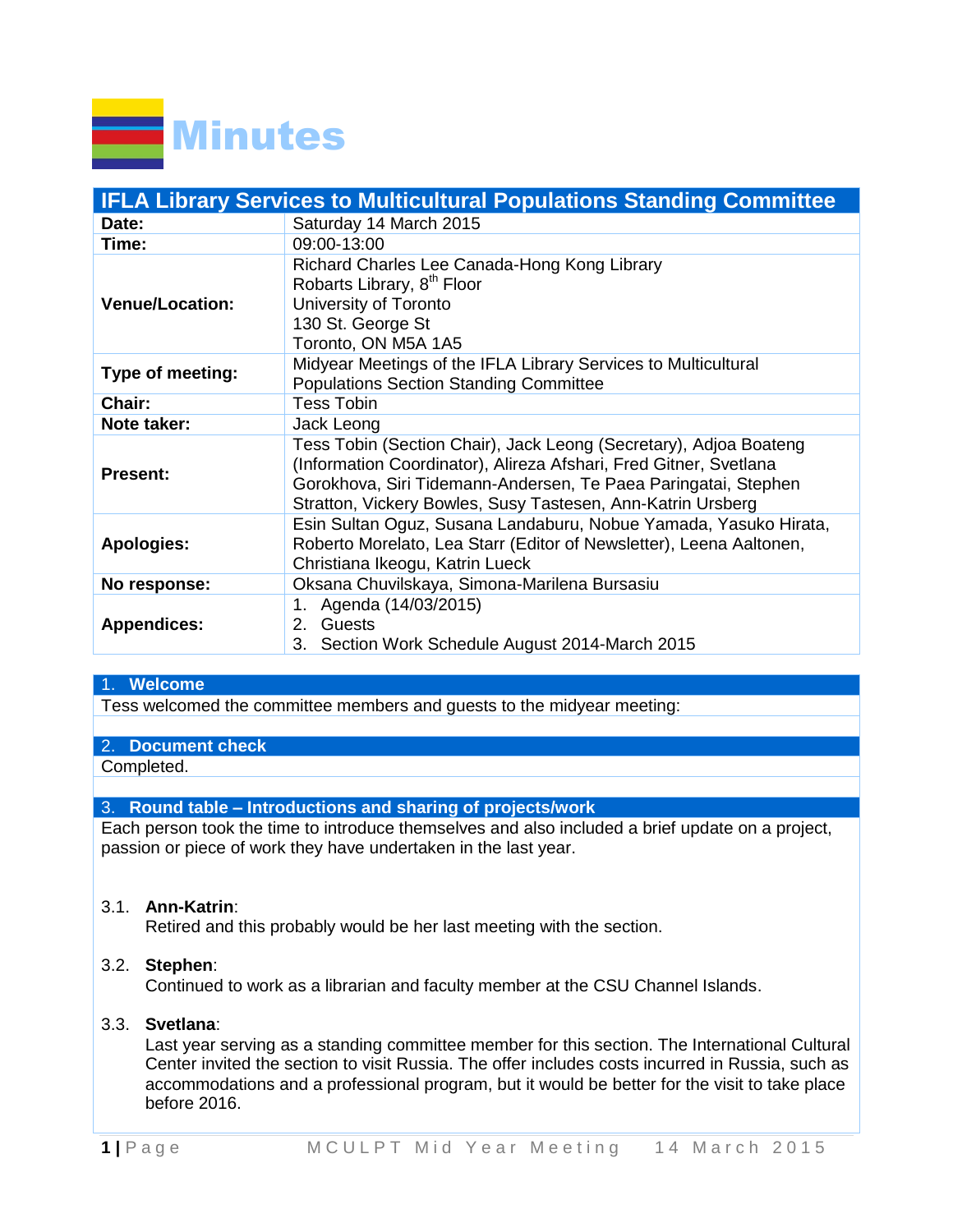# 3.4. **Siri**:

The Multilingual Library organized a celebration for International Mother Language Day (http://en.wikipedia.org/wiki/International\_Mother\_Language\_Day). The Multilingual Library, within a few years, will become a part of the Norwegian National library`s collection.

# 3.5. **Te Paea**:

Last year as President of Te Rōpū Whakahau, Indigenous National Association of New Zealand for Culture, Knowledge and Information. Has been nominated for President of the mainstream national association for libraries and information and looking forward to being more active in this area. Keen to continue to serve in this committee after the SIG for Indigenous Matters becomes an IFLA section.

# 3.6. **Vickery**:

A busy year is anticipated at TPL with the development of a new strategic plan, a new Library Board and negotiations for a new collective agreement. A significant issue in which TPL has been involved is advocating in Canada for improved access for e-books on fair and reasonable terms. A number of years ago, public libraries in Canada were in the situation whereby books by prominent Canadian authors, such as Margaret Atwood, were available as e-books in the United States but not available in Canada. That situation has changed with much improved access, but the prices and other terms such as caps on use and time restrictions remain an obstacle for public libraries.

The professional development program at TPL is focused on bringing speakers to Toronto and usually does not support international travel for PD.

# 3.7. **Ali**:

Had been engaged in three activities: the Sweden public library's protest against the publishers, especially regarding e-books, the hidden racism in children's literature, and the upcoming April book fair.

## **3.8 Fred**:

Queens Library is undergoing some restructuring. As it affects the New Americans Program, we will be overseeing the ESOL program beginning this summer. In collaboration with the US Citizenship & Immigration Services, we are introducing New Americans Corners at all of our library locations to provide citizenship information. Queens Library received an Institute for Museum & Library Services Laura Bush 21st Century grant to provide training for public service staff to better serve immigrant customers, especially in the area of technology. A new mayor took office last year and we are hoping for a restoration of the library's materials budget, which had been greatly reduced over the past 5-6 years.

## 3.8. **Adjoa**:

Adjoa joined the British Library in November 2014. The BL is supportive of her activities within this section and she hopes to encourage greater activity from the BL within IFLA.

# 3.9. **Susy**:

In Denmark, there was also conflict between libraries and E-book vendors. The issue was gradually resolved and the two parties reached a national agreement and the number of ebooks and their lending activities had increased a lot. Denmark's libraries provided more opening hours but without increasing the resources, which they called "Opening without staff". What the management hasn't considered was the additional costs of running the facilities, such as electricity, security and care-taking.

## 3.10. **Jack**: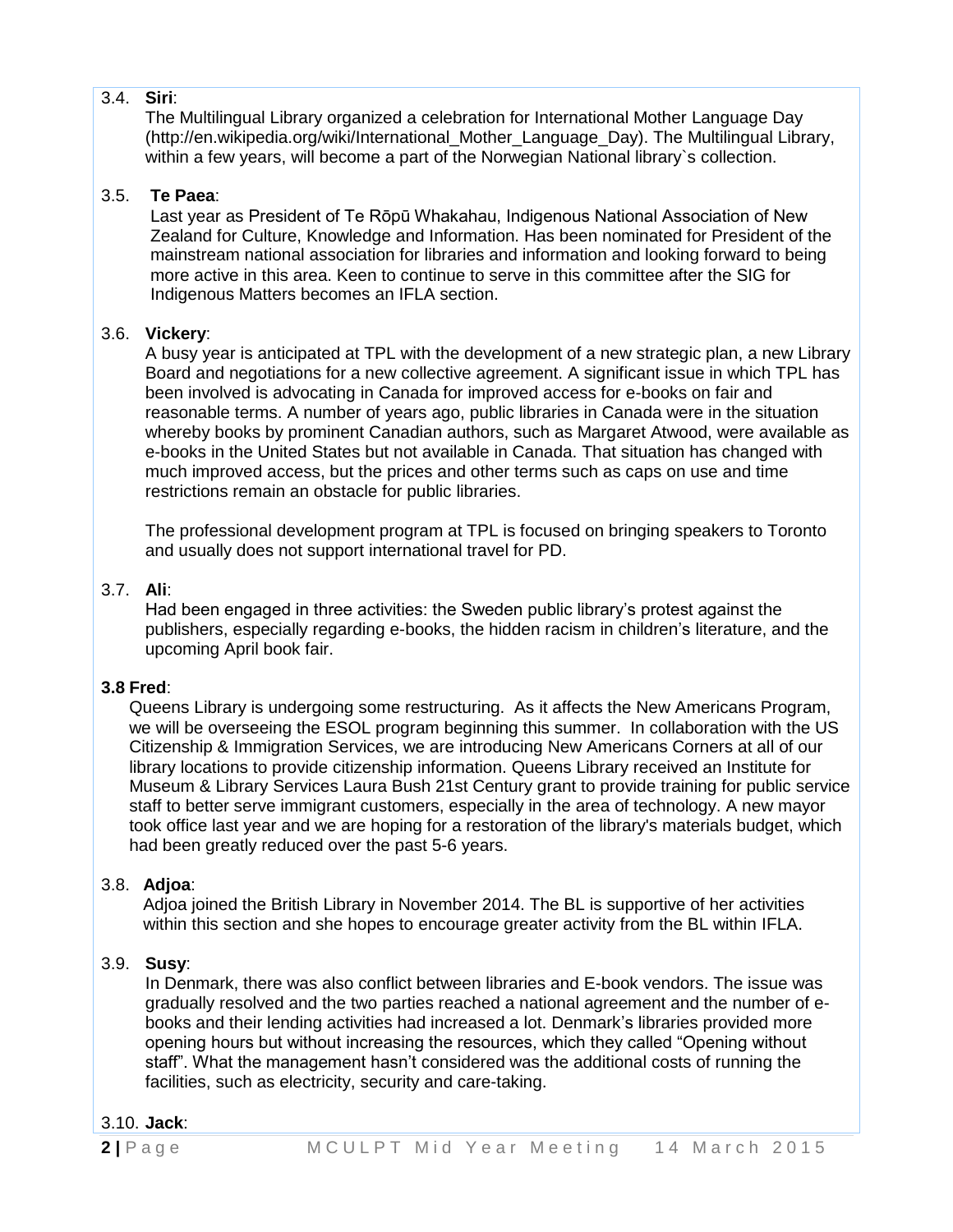Very pleased to have the opportunity to host this business meeting in the Richard Charles Lee Canada-Hong Kong Library. Has been the first Director of the Library at the University of Toronto Libraries since Nov. 2007. Enjoys the work very much for its diverse aspects of research, collection development and outreach programs. Library materials and academic activities are on Chinese Canadians, particularly on Hong Kong immigrants. Many library events and scholarly activities for the multicultural user group in Toronto are held throughout the year.

## 3.11. **Tess**:

Has been on sabbatical this year. Overcame some health issues and interrupted her research on diversity in the library profession. Glad to be on track with the committee work and research now. She was part of a City University of New York Library Task Force planning a goodwill trip to Cuba on January 16, 2016.

# 4. **Chair's report (Tess)**

The IFLA/UNESCO Multicultural Library Manifesto Toolkit is available at the IFLA website [\(http://www.ifla.org/node/8977\)](http://www.ifla.org/node/8977). To match the IFLA website requirement, the design and interactive elements were removed. Whenever there are opportunities, members were encouraged to promote this toolkit. Brochures are available to help with promotion if required. Jack and Stephen offered to look into whether it was feasible for their home institute to host the multimedia version of the toolkit so we could retain the design and interactive features.

## 5. **Secretary's report – Approval of the Minutes from Annual Meeting in Lyon**

The minutes were reviewed and the following corrections were made:

In 3.7: "190 languages" was changed to "60 languages"

In 3.8: "200 languages" was changed to "146 languages" and the phrase "such as from Eastern European backgrounds" was removed.

#### **Motion:**

*The minutes from the Section's Annual Meeting in Lyon, France were approved with corrections (Motioned by Fred and seconded by Stephen).*

## 6. **Financial report (Susy and Tess)**

There were 14 T-shirts, and some small amount of souvenirs left. Ideas for new gifts for the section are needed and members were asked to submit their ideas through email.

## 7. **Information Coordinator's report (Adjoa) Communication – new ideas**

There was good usage of the section's social media, such as Facebook and Gmail. The listserv should be set up soon and members who have just been nominated will be added to the list.

## 8. **Multicultural Library Manifesto Toolkit (Tess)**

This was included in 4. The Chair's Report.

# 9. **Special Interest Group on Indigenous Matters (Te Paea)**

The application for forming a section on Indigenous Matters is going well. It probably would be in Division III, and the newly established section looks forward to working closely with this section. A major initiative was documenting the major achievements of this group becoming a section in a timeline format.

## 10. **Program in Cape Town**

IFLA would like a paper from each section about their activities related to the Lyon Declaration on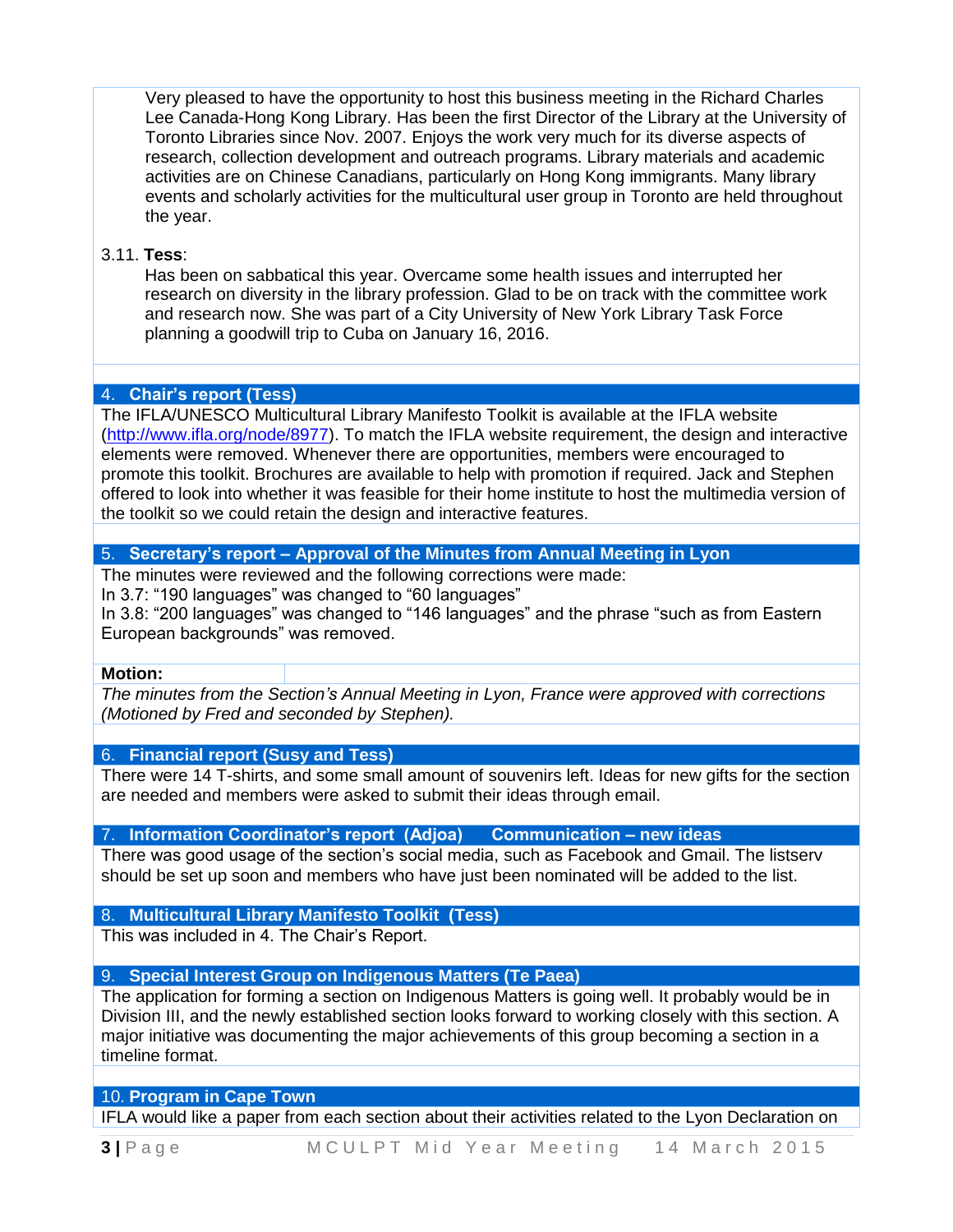Access to Information and Development. Stephen volunteered to draft a piece for this World Café kind of initiative. (Tess)

#### Section Program (Adjoa)

Call for papers ended last week. Selected four papers including papers from China and South Africa. Considering inviting unsuccessful candidates to submit their proposals to the satellite conference; however this was not certain yet.

#### SIG Program (Te Paea)

Selected 6 papers out of the 11 proposals. There were 6 proposals from indigenous groups, which was great news.

#### 11. **Satellite Meeting in CapeTown – Nordic Best Practices Network**

This meeting would take place on August 13 & 14 at the University of the Western Cape, School of Public Health. The main theme would be digital library services to multicultural and immigrant populations. More details are available at [https://mcultp2015satellite.wordpress.com.](https://mcultp2015satellite.wordpress.com/)

#### 12. **IFLA Columbus, Ohio. August 2016 – Ideas and volunteers**

One suggestion was to work with OCLC. The committee will discuss this at the Cape Town Meeting in August, 2015.

# 13. **Satellite meeting IFLA August 2016 - Ideas and Volunteers**

The committee decided not to organize it.

## 14. **IFLA strategic plan and sections action plans - nominations**

Nomination process was completed and IFLA headquarters already has a list of our new members. Tess will follow up with the list and have them added to our contact list. There was a suggestion to include guests of our meetings on the listserv, which was accepted in principle.

#### 15. **New Initiatives**

- 15.1. Funding projects for 2015 members would brainstorm about it and bring ideas to the Cape Town meeting
- 15.2. Section Publication One suggestion was to develop a document about best practices and a case study of multicultural library services.
- 15.3. Recruitment to the library profession A survey on this topic is being developed. Interested members could volunteer withTess.

#### 16. **Publications**

- 16.1. Guidelines, summary Recent translation include Italian, Albanian and Maori.
- 16.2. Next newsletter Lea Starr will be editor for the upcoming summer 2015 newsletter. Vickery Bowles kindly offered to take over the editing, formatting and publishing. Her responsibility will begin with the Winter 2016 newsletter.

#### 17. **Marketing material (bags, t-shirts etc). New ideas (bring a sample)** Discussed in agenda item 4.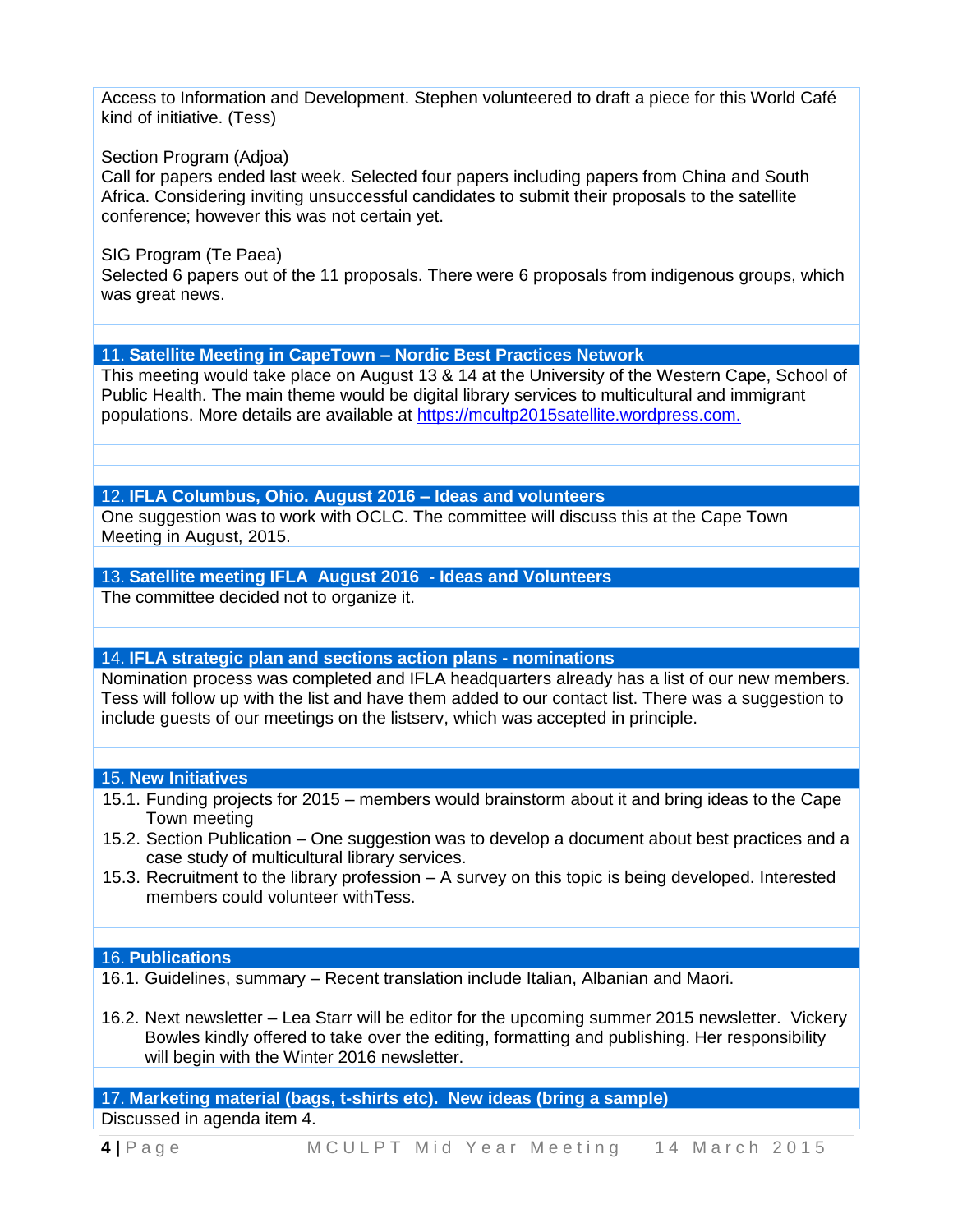18. **Update of the Work schedule March 2015-August 2015**  Schedule was reviewed and updated. Please see attachment 3 for details

*Next meeting to be held in August, 2015. Exact date, time and location to be announced.*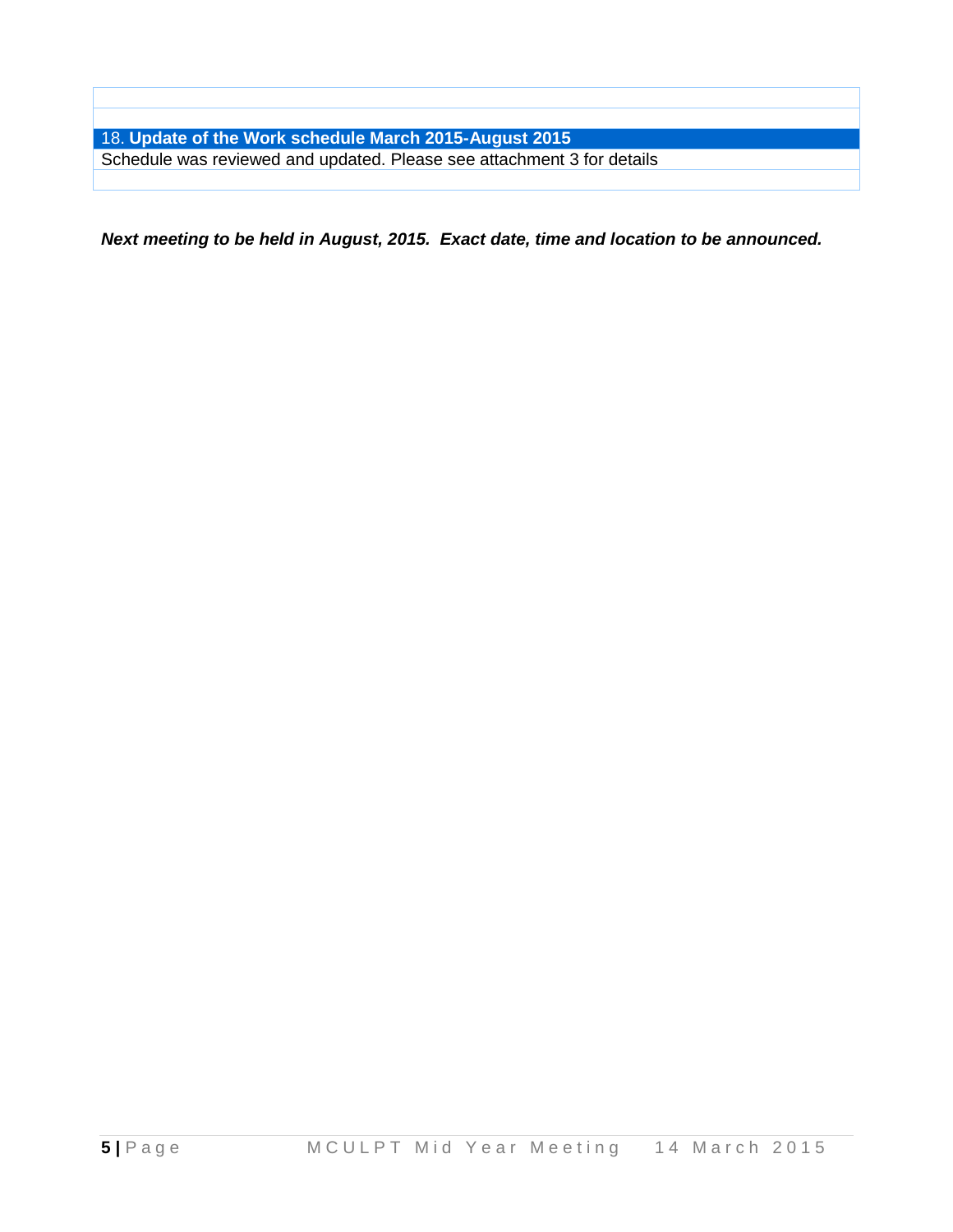## **Appendix 1:**

# **LIBRARY SERVICES TO MULTICULTURAL POPULATIONS TORONTO 2015**

# **Business Meeting: Saturday, March 14, 2015 Richard Charles Lee Canada-Hong Kong Library at the University of Toronto 09:00 – 13:00**

#### **AGENDA**

- 1. Welcome: Tess Tobin
- 2. Document check. Please bring all relevant documents with you! (All members)
- 3. Introductions
- 4. Chair's report
- 5. Secretary's report Approval of the Minutes from Annual Meeting in Lyon 2014
- 6. Financial report Susy  $&$  Tess
- 7. Information Coordinator's report Adjoa Communication new ideas
- 8. Multicultural Library Manifesto Toolkit Tess
- 9. Special Interest Group on Indigenous Matters Te Paea
- 10. Program in Cape Town Section program Adjoa SIG program Te Paea
- 11. Satellite Meeting in CapeTown Nordic Best Practices Network [https://mcultp2015satellite.wordpress.com](https://mcultp2015satellite.wordpress.com/)
- 12. IFLA Columbus, Ohio. August 2016 Ideas and volunteers
- 13. Satellite meeting IFLA August 2016 Ideas and Volunteers
- 14. IFLA strategic plan and sections action plans nominations
- 15. New Initiatives
	- a. Funding projects for 2015
	- b. Section publication
	- c. Recruitment to the library profession
- 16. Publications
	- a. guidelines, summary
	- b. next newsletter
- 17. Marketing material (bags, t-shirts etc). New ideas (bring a sample)
- 18. Update of the Work schedule March 2015-August 2015